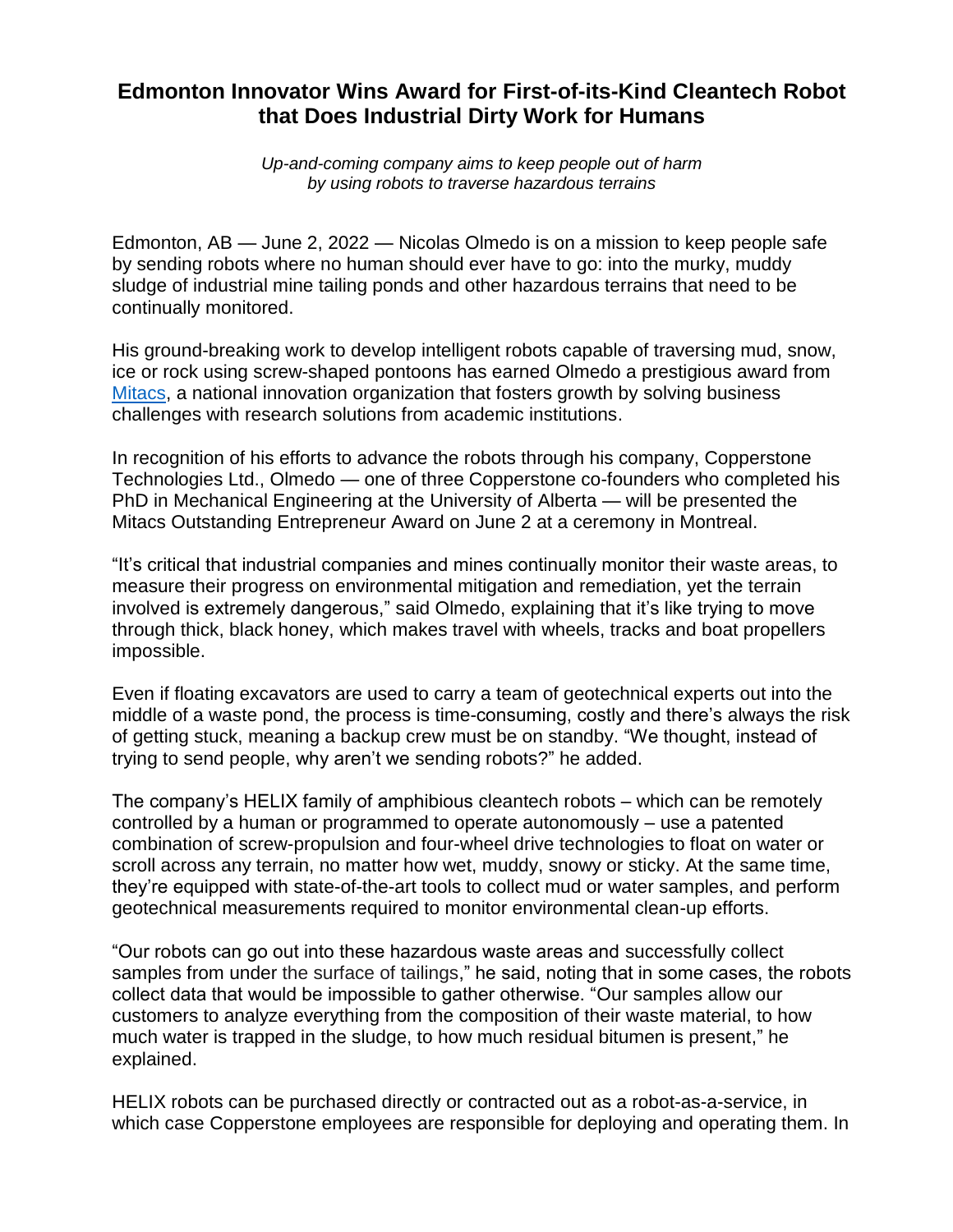both instances, the machines are customized for each specific industrial application, including water surveys, water profiling, water and sediment sampling, geotechnical surveys, or assessing ice thickness, necessary to ensure the safety of ice roads in winter, for example.

Because materials and terrains are unique to each application, the company operates like a Formula One pit crew, continually improving the performance of their robots through small adjustments after each job. "We're a young company, so we're constantly refining our procedures," said Olmedo, explaining that a task might require 10 buttons to be pushed the first time it's tackled, but ultimately the goal is "to make the robot so intelligent, no buttons are required."

With the global mine waste management market forecast to grow to more than 208 billion tons by 2028, the company is on track to achieve multimillion-dollar revenues in the coming years, and has already grown from a small team of three founders in 2014 to 18 employees today. Though they started out to tackle problems unique to the oil sands in their own backyard, they now have a global reach, working with industrial companies that have locations throughout Canada, the U.S., Europe, Africa, Australia, Brazil and Peru.

"In many cases, industrial waste is considered a ticking time bomb and there's a huge push to do a better job of environmental monitoring," said Olmedo. "We're providing a solution that is accurate, affordable and most importantly, keeps people safe, so that ultimately these hazardous sites can be reclaimed and returned to their original state."

Olmedo is one of five winners of the Mitacs Entrepreneur Award who are being recognized for their efforts to turn their research into an innovative business that impacts the lives of Canadians.

"Mitacs has been invaluable in helping to build my company, allowing me to keep connected to the best the university has to offer, as well as understanding and supporting my needs as an entrepreneur," Olmedo said.

"Mitacs is committed to helping up-and-coming innovators through their entrepreneurial journey, and we're extremely proud of the remarkable accomplishments of each of this year's award winners," said Mitacs CEO John Hepburn, adding that 20 percent of Mitacs interns successfully turn their innovations into startups. "The success of our country's entrepreneurs in commercializing ground-breaking innovations not only goes a long way in boosting Canada's economic future, but also helps put Canada on the map as a research and innovation leader."

## **About Mitacs**

Mitacs is a not-for-profit organization that fosters growth and innovation in Canada by solving business challenges with research solutions from academic institutions. It is funded by the Government of Canada and the Government of Alberta, along with the Government of British Columbia, Research Manitoba, the Government of New Brunswick, the Government of Newfoundland and Labrador, the Government of Nova Scotia, the Government of Ontario, Innovation PEI, the Government of Quebec, the Government of Saskatchewan and the Government of Yukon.